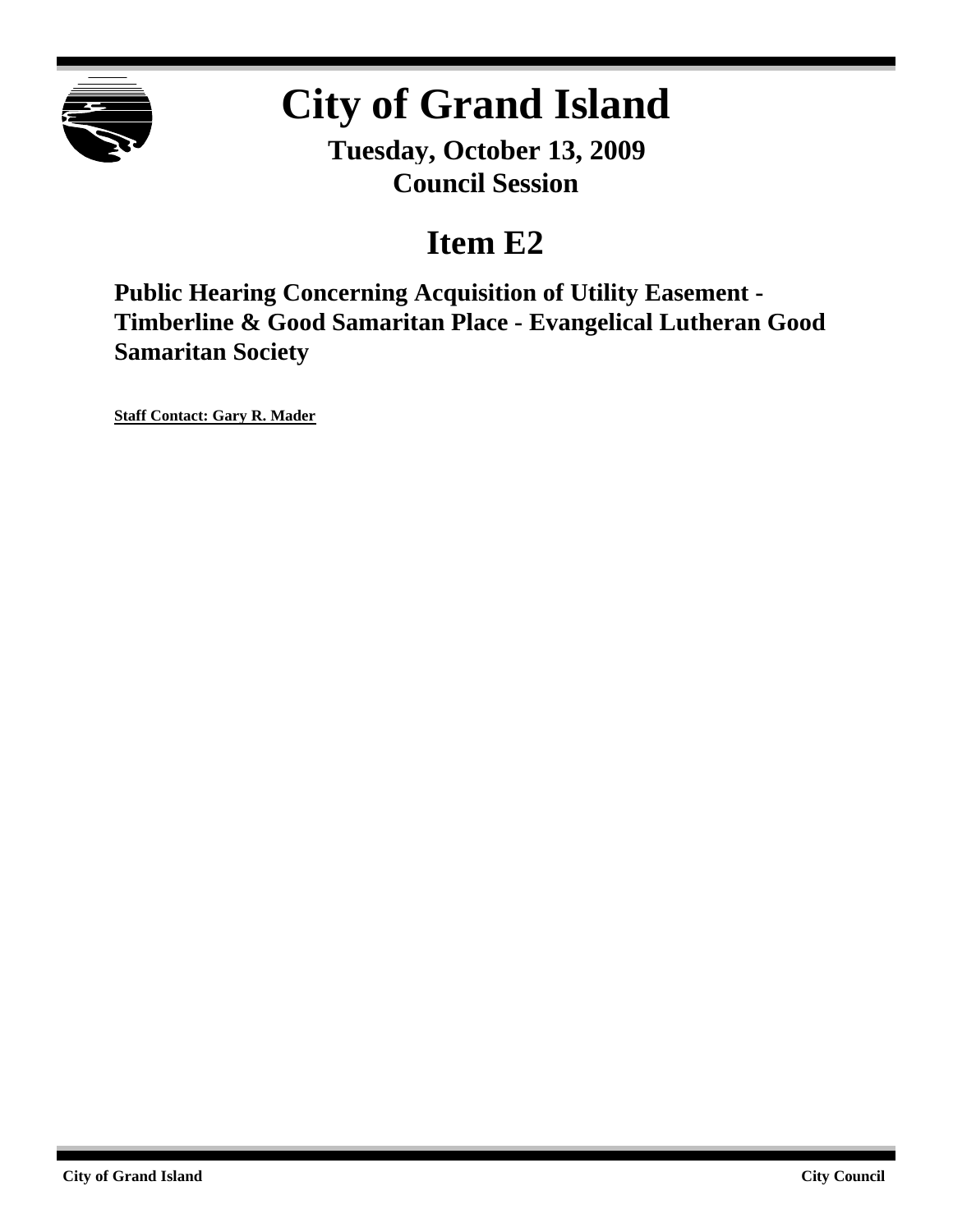## **Council Agenda Memo**

| From:                          | Robert H. Smith, Asst. Utilities Director                                                                                                         |
|--------------------------------|---------------------------------------------------------------------------------------------------------------------------------------------------|
| <b>Meeting:</b>                | October 13, 2009                                                                                                                                  |
| Subject:                       | Acquisition of Utility Easement – Good Samaritan Village<br>-Timberline & Good Samaritan Place $-$ Evangelical<br>Lutheran Good Samaritan Society |
| <b>Item <math>\#</math>'s:</b> | $E-2 & G-14$                                                                                                                                      |
| $Presenter(s):$                | Gary R. Mader, Utilities Director                                                                                                                 |

#### **Background**

Nebraska State Law requires that acquisition of property must be approved by City Council. The Utilities Department needs to acquire four tracts of easements relative to the property of Evangelical Lutheran Good Samaritan Society, located on Timberline Street and Good Samaritan Place, in the City of Grand Island, Hall County, in order to have access to install, upgrade, and maintain water lines and fire hydrants; to repair power appurtenances, including high voltage cables and transformers.

#### **Discussion**

Tracts One (1), Three (3), and Four (4) are for underground primary cable and transformers to supply electrical power to the Good Samaritan Complex. Tract Two (2) will be used for a public water line and fire hydrant.

#### **Alternatives**

It appears that the Council has the following alternatives concerning the issue at hand. The Council may:

- 1. Make a motion to approve
- 2. Refer the issue to a Committee
- 3. Postpone the issue to future date
- 4. Take no action on the issue

### **Recommendation**

City Administration recommends that the Council approve the resolution for the acquisition of the easement for one dollar (\$1.00).

### **Sample Motion**

Move to approve acquisition of the Utility Easement.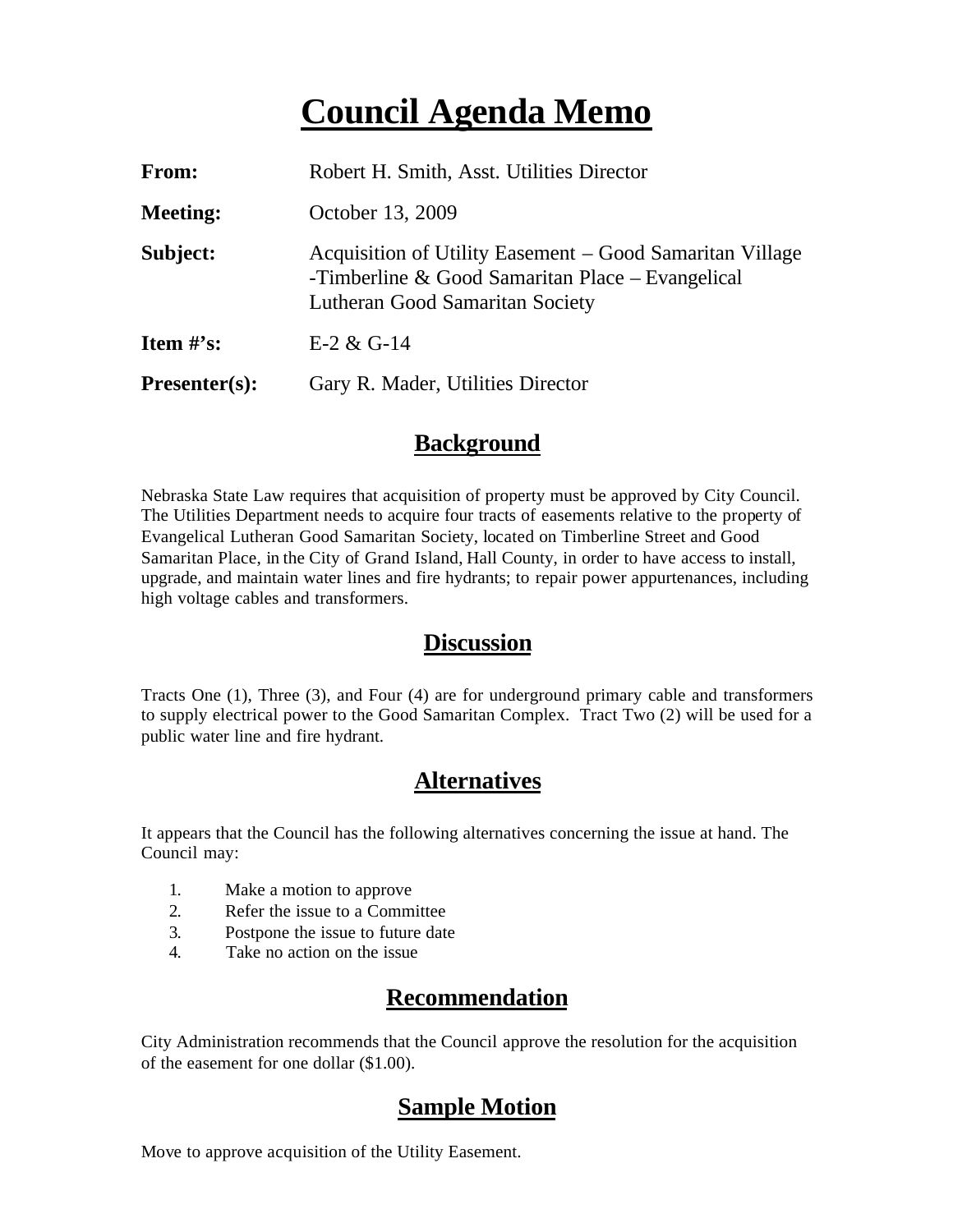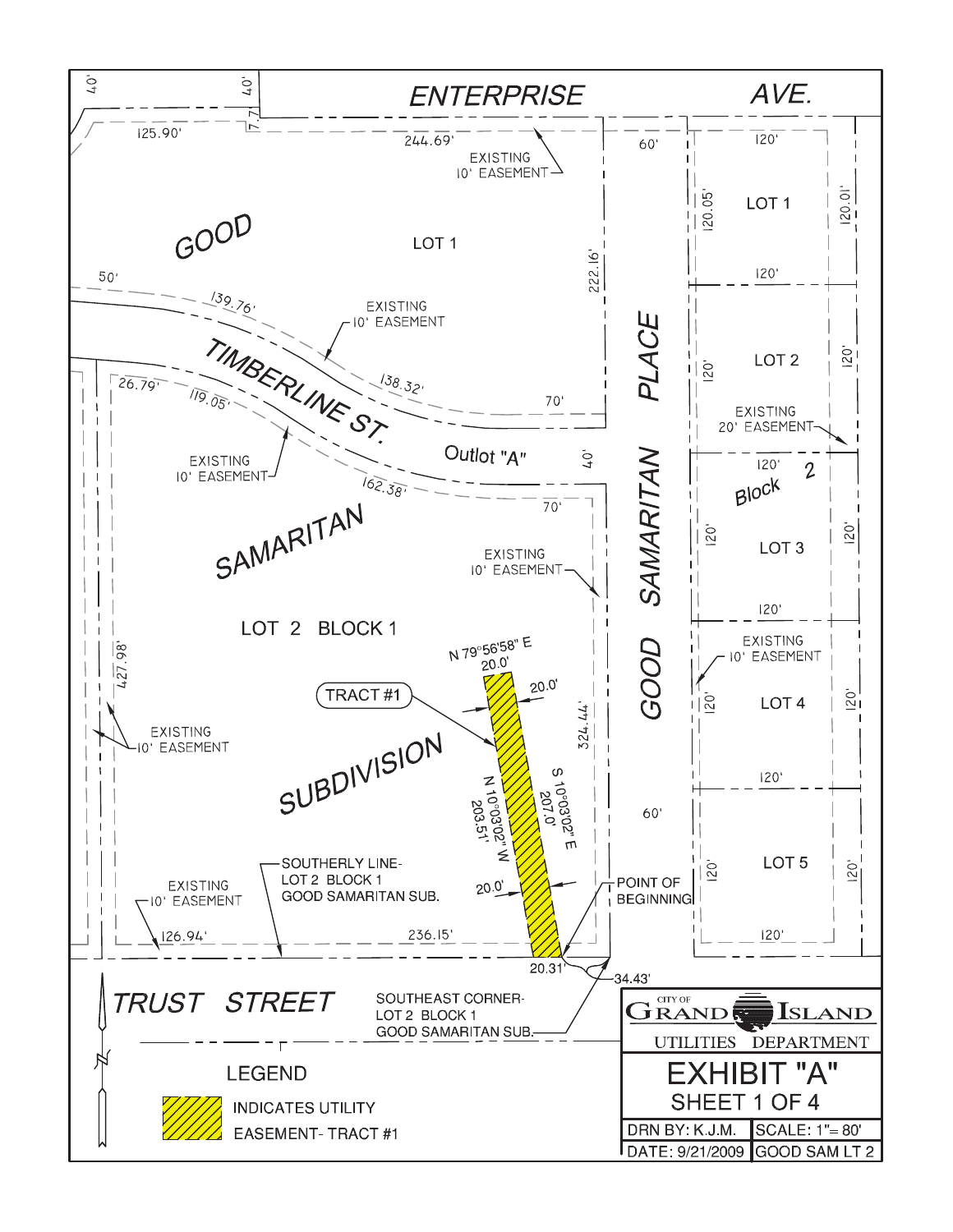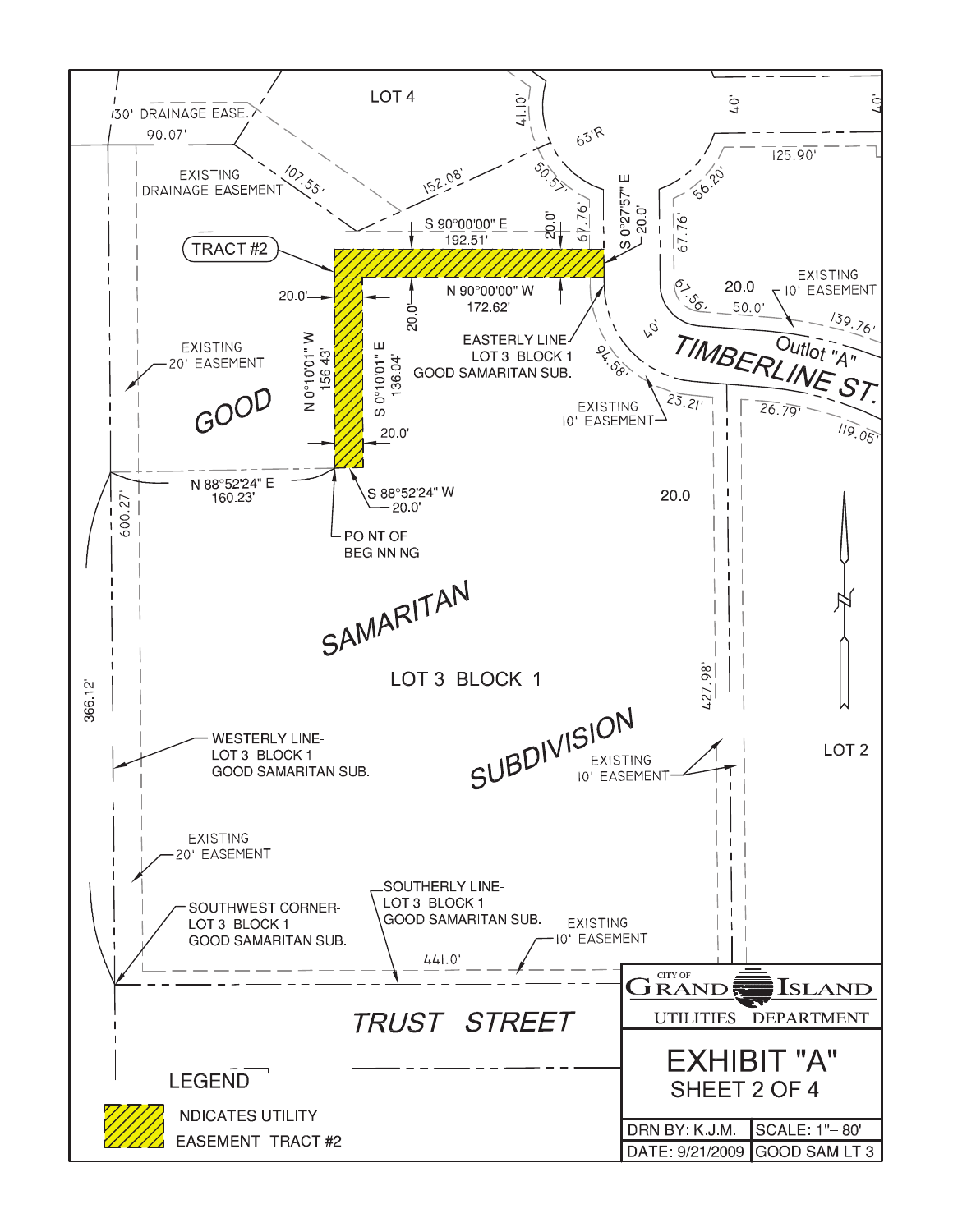